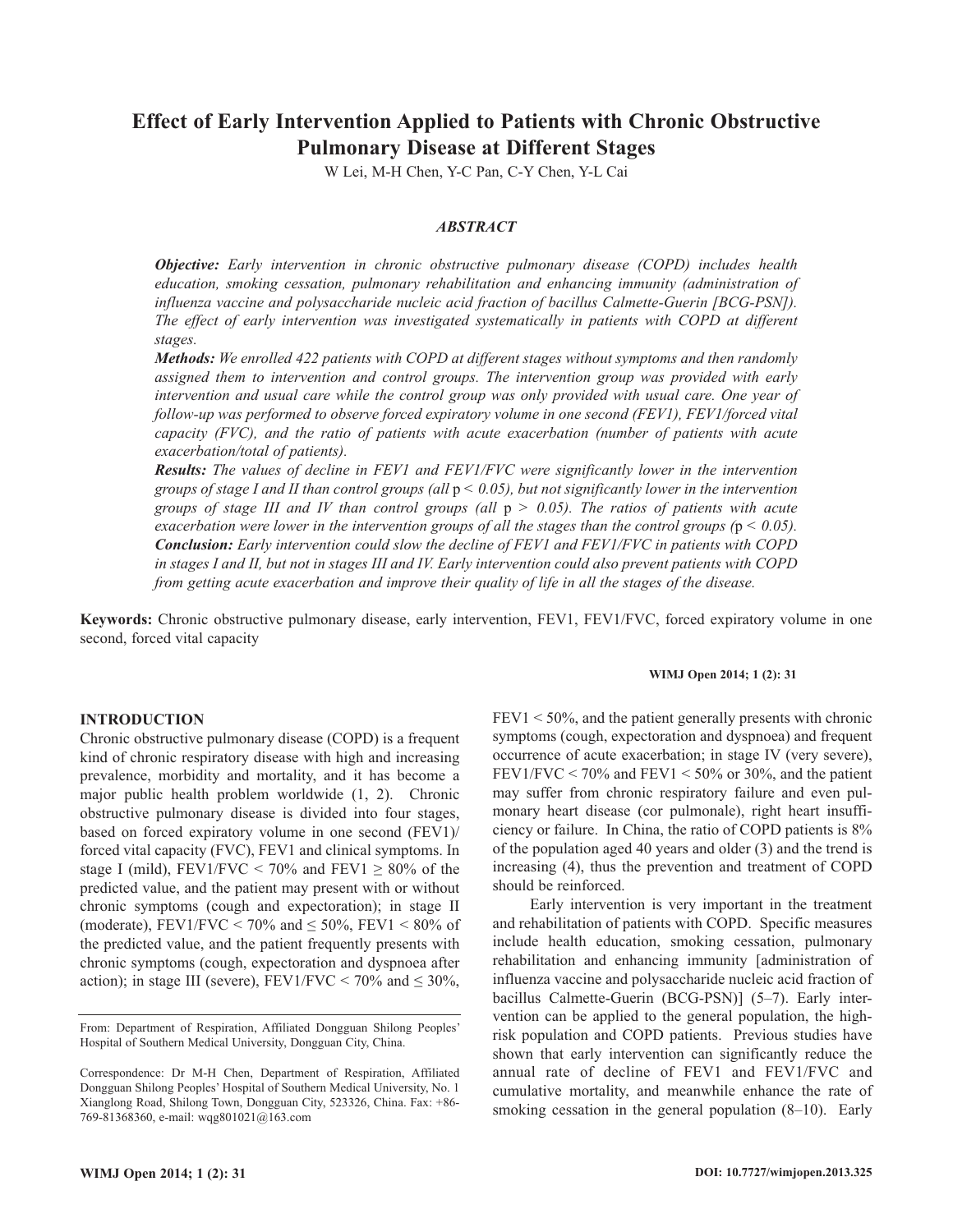intervention can prevent stable COPD patients from having acute attacks, reduce the times of outpatient and inpatient treatment, improve the quality of life, and save medical resources and expenses in COPD patients. But the effects of early intervention have not been researched systematically in COPD patients at different stages. Additionally, it is not known whether early intervention delays the decline of pulmonary function in patients with COPD at different stages and shows a difference among these delays.

In this paper, we chose several common measures of early intervention and applied them to COPD patients at different stages. The pulmonary function and number of patients with acute exacerbation were then followed-up. We aimed to determine whether early intervention delayed the decline of pulmonary function in COPD patients and whether early intervention had any relation to stage of disease.

## **SUBJECTS AND METHODS**

### **Study population**

Firstly, we chose five communities randomly in Dongguan city in China. Secondly, we carried out a screening survey and got 1091 persons aged 40 years and above in the five communities, and then identified 206 COPD patients by SGRQ scores (St George's Hospital Respiratory Questionnaire) and pulmonary function tests. Thirdly, we got 216 COPD patients from review of the case history at our hospital. Lastly, all the COPD patients were enrolled in the study and randomly assigned into intervention or control groups. Table 1 shows the baseline characteristics of study participants.

The intervention groups were provided with early intervention including health education, smoking cessation, pulmonary rehabilitation, enhancing immunity (administration of influenza vaccine and BCG-PSN), taking bronchodilators and inhaling corticosteroids besides the usual care. Health education was carried out by health manuals, lectures, free consultation and relevant knowledge competitions aimed at improving the knowledge about COPD, eliminating harmful habits and behaviours. Smoking cessation was advised by lectures on the adverse effects of

Table 1: Baseline characteristics of all the groups

smoking and the benefits of smoking cessation. Psychosocial support was also provided to help smokers cope with withdrawal symptoms. Pulmonary rehabilitation included physical exercise, pursed lip breathing and abdominal breathing. Influenza vaccine and BCG-PSN were administered quarterly. The control groups were only provided with the usual care. The compliance of the intervention groups was checked regularly. After one year of follow-up, the FEV1 and FEV1/FVC, and number of patients with acute exacerbation were compared between the intervention and control groups. After the study, all the participants were managed according to the Guidelines for the Diagnosis and Management of Patients with COPD (2011). Permission was obtained from the Ethics committee of our hospital and all the participants gave informed consent.

## **Statistical analysis**

The gender ratio was compared between the intervention and control groups using Chi-squared test. Age and body mass index (BMI) between the intervention and control groups were compared using Student's *t*-test. Forced expiratory volume in one second and FEV1/FVC in the baseline survey were compared to the data one year later using Student's *t*test for all the groups. The differences in FEV1 and FEV1/FVC between the baseline survey and one year later in the intervention groups were compared to the control groups using Student's *t*-test. The ratios of patients with acute exacerbation in one year between the intervention and control groups were compared using Chi-squared test. The statistical analysis was performed with SPSS version 17.0. Significance was set at  $p < 0.05$ .

#### **RESULTS**

All the participants completed follow-up. The ratio of gender, age and BMI were not significantly different between the intervention and control groups (Table 1). Forced expiratory volume in one second and FEV1/FVC after one year of follow-up were lower than the baseline data for all the groups (Table 2). The values of decline in FEV1 were significantly lower in the intervention groups of stage I and II than the

|           |                    | Number of<br>participants<br>(male/female) | Age (years) | Body mass index<br>(BMI) |
|-----------|--------------------|--------------------------------------------|-------------|--------------------------|
| Stage I   | Intervention group | 44/13                                      | 61.3        | 22.96                    |
|           | Control group      | 43/14                                      | 60.9        | 23.24                    |
|           | $\boldsymbol{p}$   | > 0.05                                     | > 0.05      | > 0.05                   |
| Stage II  | Intervention group | 29/13                                      | 63.5        | 22.35                    |
|           | Control group      | 27/15                                      | 63.3        | 24.12                    |
|           | $\boldsymbol{p}$   | > 0.05                                     | > 0.05      | > 0.05                   |
| Stage III | Intervention group | 57/20                                      | 65.5        | 21.37                    |
|           | Control group      | 60/17                                      | 65.8        | 22.43                    |
|           | $\boldsymbol{p}$   | > 0.05                                     | > 0.05      | > 0.05                   |
| Stage IV  | Intervention group | 32/10                                      | 68.1        | 20.38                    |
|           | Control group      | 33/8                                       | 67.9        | 21.08                    |
|           | $\boldsymbol{p}$   | > 0.05                                     | > 0.05      | > 0.05                   |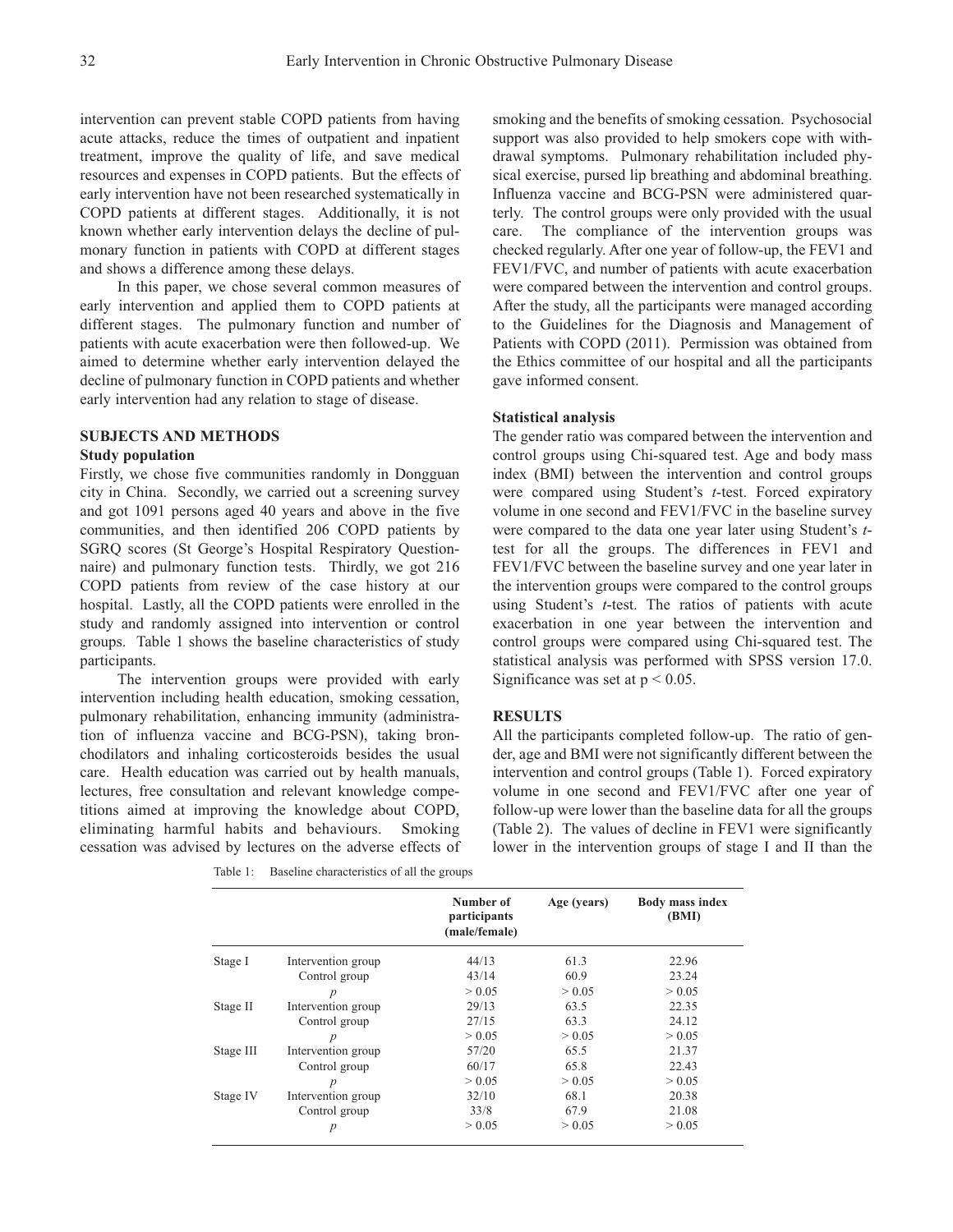Table 2: Forced expiratory volume in one second (FEV1) and FEV1/forced vital capacity (FVC) of baseline survey and one year later in intervention and control group

|       |                    | Mean (SD) FEV1 (ml)<br>One year |      | Mean (SD) % predicted FEV1<br>One year |                 | FEV1/FVC $(%)$<br>One year |                  |                 |                |             |
|-------|--------------------|---------------------------------|------|----------------------------------------|-----------------|----------------------------|------------------|-----------------|----------------|-------------|
|       |                    | <b>Baseline</b> later           |      | $\boldsymbol{p}$                       | <b>Baseline</b> | later                      | $\boldsymbol{p}$ | <b>Baseline</b> | later          | p           |
| Stage | Intervention group | 1871                            | 1842 | ${}_{0.05}$                            | $83.4 \pm 0.3$  | $82.1 \pm 0.4$             | ${}_{0.05}$      | $68.7 \pm 0.4$  | $67.9 \pm 0.4$ | ${}_{0.05}$ |
|       | Control group      | 1878                            | 1815 | ${}_{0.05}$                            | $83.7 \pm 0.2$  | $80.9 \pm 0.6$             | ${}_{0.05}$      | $68.4 \pm 0.2$  | $66.9 \pm 0.3$ | ${}_{0.05}$ |
| Stage | Intervention group | 1461                            | 1438 | ${}_{0.05}$                            | $65.1 \pm 0.4$  | $64.1 \pm 0.3$             | ${}_{0.05}$      | $61.8 \pm 0.5$  | $61.2 \pm 0.2$ | ${}_{0.05}$ |
| П     | Control group      | 1454                            | 1411 | ${}_{0.05}$                            | $64.8 \pm 0.5$  | $62.9 \pm 0.4$             | ${}_{0.05}$      | $62.0 \pm 0.2$  | $60.9 \pm 0.1$ | ${}< 0.05$  |
| Stage | Intervention group | 893                             | 877  | ${}_{0.05}$                            | $39.8 \pm 0.3$  | $39.1 \pm 0.2$             | ${}_{\leq 0.05}$ | $45.6 \pm 0.1$  | $45.3 \pm 0.6$ | ${}_{0.05}$ |
| Ш     | Control group      | 873                             | 854  | ${}_{0.05}$                            | $38.9 \pm 0.6$  | $38.1 \pm 0.3$             | ${}_{0.05}$      | $46.0 \pm 0.4$  | $45.6 \pm 0.5$ | ${}_{0.05}$ |
| Stage | Intervention group | 610                             | 599  | ${}_{0.05}$                            | $27.2 \pm 0.2$  | $26.8 \pm 0.3$             | ${}_{0.05}$      | $38.7 \pm 0.4$  | $38.3 \pm 0.4$ | ${}_{0.05}$ |
| IV    | Control group      | 635                             | 626  | ${}_{0.05}$                            | $28.3 \pm 0.1$  | $28.0 \pm 0.5$             | ${}_{0.05}$      | $38.4 \pm 0.2$  | $38.0 \pm 0.3$ | ${}_{0.05}$ |

control groups, but the values of decline in FEV1 were not significantly lower in the intervention groups of stage III and IV than the control groups. Similarly, the values of decline in FEV1/FVC were significantly lower in the intervention groups of stage I and II than the control groups, but the values of decline were not significantly lower in the intervention groups of stage III and IV than the control groups (Table 3).

Table 3: Value of decline in FEV1 (ml, predicted %/year) and FEV1/FVC ratio (%) between intervention and control group

|           |                            | <b>Intervention</b><br>group $(\% )$ | Control<br>group $(\% )$ | $\boldsymbol{p}$ |
|-----------|----------------------------|--------------------------------------|--------------------------|------------------|
| Stage I   | Mean $(SD)$ FEV1 $(ml)$    | $29 \pm 4.2$                         | $63 \pm 5.6$             | ${}< 0.05$       |
|           | Mean (SD) % predicted FEV1 | $1.3 \pm 0.3$                        | $2.8 \pm 0.4$            | ${}< 0.05$       |
|           | FEV1/FVC ratio $(\% )$     | $0.8 \pm 0.1$                        | $1.5 \pm 0.2$            | ${}< 0.05$       |
| Stage II  | Mean $(SD)$ FEV1 $(l)$     | $23 \pm 3.5$                         | $43 \pm 4.1$             | ${}< 0.05$       |
|           | Mean (SD) % predicted FEV1 | $1.0 \pm 0.4$                        | $1.9 \pm 0.2$            | ${}< 0.05$       |
|           | FEV1/FVC ratio $(\% )$     | $0.6 \pm 0.1$                        | $1.1 \pm 0.2$            | ${}< 0.05$       |
| Stage III | Mean $(SD)$ FEV1 $(1)$     | $16 \pm 2.7$                         | $19 \pm 2.3$             | > 0.05           |
|           | Mean (SD) % predicted FEV1 | $0.7 \pm 0.5$                        | $0.8 \pm 0.7$            | > 0.05           |
|           | FEV1/FVC ratio $(\% )$     | $0.3 \pm 0.3$                        | $0.4 \pm 0.6$            | > 0.05           |
| Stage IV  | Mean $(SD)$ FEV1 $(l)$     | $11 \pm 2.5$                         | $9 \pm 2.1$              | > 0.05           |
|           | Mean (SD) % predicted FEV1 | $0.4 \pm 0.1$                        | $0.3 \pm 0.2$            | > 0.05           |
|           | FEV1/FVC ratio $(\% )$     | $0.4 \pm 0.2$                        | $0.4 \pm 0.3$            | > 0.05           |

FEV1 – forced expiratory volume in one second; FVC – forced vital capacity

The ratios of patients with acute exacerbation were lower in the intervention groups than the control groups (Table 4).

Table 4: Ratio of COPD patients with acute exacerbation in one year between intervention and control group at all stages

|           |            | <b>Intervention</b><br>group $(\% )$ | Control<br>group $(\% )$ |             |
|-----------|------------|--------------------------------------|--------------------------|-------------|
| Stage I   | Ratio (SD) | $0 \pm 0$                            | $7.0 \pm 3.38$           | ${}_{0.05}$ |
| Stage II  | Ratio (SD) | $4.8 \pm 3.30$                       | $11.9 \pm 4.50$          | ${}< 0.05$  |
| Stage III | Ratio (SD) | $7.8 \pm 3.06$                       | $15.6 \pm 4.14$          | ${}_{0.05}$ |
| Stage IV  | Ratio (SD) | $16.7 \pm 5.76$                      | $34.1 \pm 7.40$          | ${}< 0.05$  |

COPD – chronic obstructive pulmonary disease

# **DISCUSSION**

The results showed that early intervention could slow the decline of FEV1 and FEV1/FVC in patients with COPD in stage I and II, and thus delay the progression of COPD. Furthermore, the effect of early intervention was better in patients with COPD in stage I than stage II. But early intervention was useless in slowing the decline of FEV1 and FEV1/FVC in patients with COPD in stage III and IV. The ratios of patients with acute exacerbation in one year were lower in the intervention groups than control groups ( $p \leq$ 0.05), thus early intervention could reduce the ratio of patients with acute exacerbation and improve the quality of life of patients with COPD.

Early intervention of COPD was mainly performed in hospital and the targets were patients with moderate and severe COPD (10). This was because pulmonary function test had not been included in regular surveillance and it was difficult to diagnose patients with COPD before they had severe symptoms and signs. Previous studies reveal that the main aims of early intervention in patients with COPD were to prevent acute exacerbation and improve the quality of life in the patients. The results of the present study are in keeping with these aims.

Recent studies reveal that FEV1 decreases faster in patients with COPD at an earlier stage, so we should pay particular attention to the patients with COPD in the earlier stages, high-risk populations and the general population. Early intervention can significantly slow the decline of FEV1 and FEV1/FVC, enhance the rate of smoking cessation and reduce cumulative mortality in the general population (9). This present study was a useful addition to previous studies, and furthermore found that the effect of early intervention was better in the patients with COPD in the earlier stages but early intervention had little effect on slowing the decline of FEV1 and FEV1/FVC when patients became severe.

As for the limitations of this study, firstly, the patient sample was too small for generalization. Secondly, as the progression of COPD is affected by many factors, the study did not include all the confounding factors, for example, family income, occupational exposure, educational back